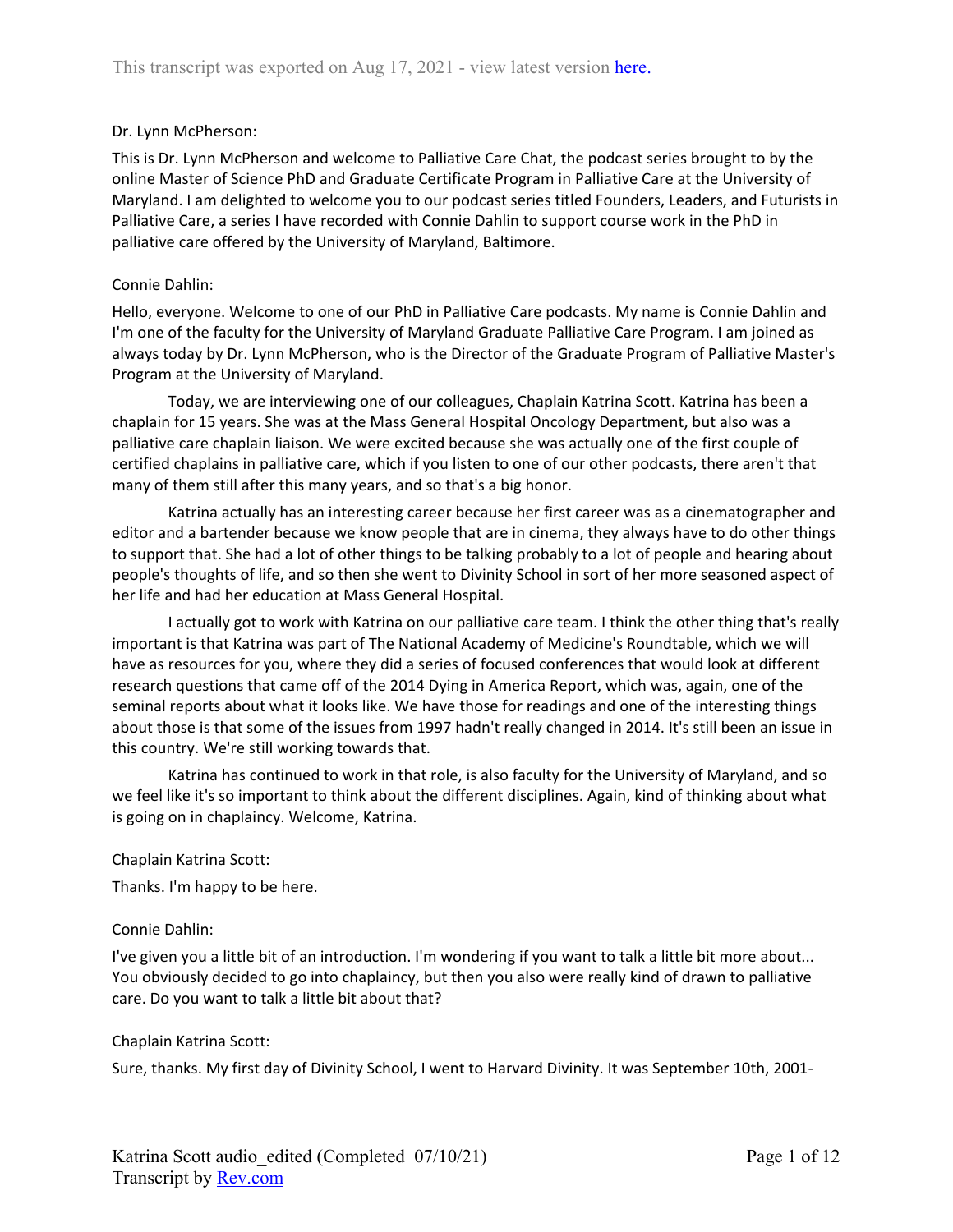Wow.

## Chaplain Katrina Scott:

... so it was a big day the next day. I had started my goal of going to Divinity School as a humanist I must add because I'm not theistic. Was challenged from the get-go, but I really have a belief that everybody has a belief system and that part of empowering people is, especially in times of trauma or serious illness, is to help people to reconnect with what their beliefs may or not be and how they may or may not have changed through those difficult times. Chaplaincy was unknown at that time at Harvard. I started a brown bag luncheon with the Counseling Professor, Cheryl Giles, to like kind of promote it as a career because no one ever... Chaplaincy was seen as a dumping ground. If you couldn't make it as a pastor, you became a chaplain. That's how you got paid.

What was a driving force for really changing quite a bit of that was CMS picking up chaplaincy, spiritual care as a hospice benefit, and that drove the market very quickly into people then looking for that type of job at end-of-life care, but very few people were getting trained in it. A couple of units of what's called clinical pastoral education, but really no formal training in providing care for people who were struggling through a very difficult time. That became my passion.

I also as a young adult cared for my grandparents and witness my grandmother, who had dementia and her six-year struggle of living, unable to speak, basically in a vegetative state. That was something that also really shaped my passion for providing quality care for people at end-of-life.

### Connie Dahlin:

Talk to us a little bit about... You were first drawn or maybe it was just at Mass General you started with oncology patients and then you really were kind of drawn to kind of working with the palliative care piece.

# Chaplain Katrina Scott:

Yeah. My first year of clinical pastoral ed, which is 400 hours of supervised visits in a hospital setting, one of the settings, anyway, was at Mass General. I was in the Psychiatric Unit in vascular care. My second year, I fell in love with hospital chaplaincy, so I went right away in September into a second unit while still starting my second year at Harvard over at The Brigham, and I rounded with Janet Abrams. I was really interested in palliative care through meeting patients at Mass General who are struggling.

That's where I met Vicky Jackson. She was a Fellow and that was a real eye-opener for me as far as becoming a person of value on a small team. It was really nice to get referrals from other clinicians, not just chaplains or family members. I stayed at Mass General. I went back to Mass General as a per diem and I ran into Vicky there and who was like, "Hey, you should come hang out with us in palliative care." That's how it started, and I met Andy Billings. I was still in psych, and then the person who had been the oncology chaplain became director of the department and I was offered his job, and so I went full-time into oncology in January of 2006.

I was glad I had that psych background of dealing with people who really... they weren't on solid ground, let me just put it that way. I think that's what a diagnosis of cancer puts you in. You're going along and life's like this, and you get a cancer diagnosis and you fall off a cliff. Some people are able to reintegrate themselves so that they reintegrate their cancer experiences just a part of them as receiving a First Communion or graduating from high school, but then there are other people that carry that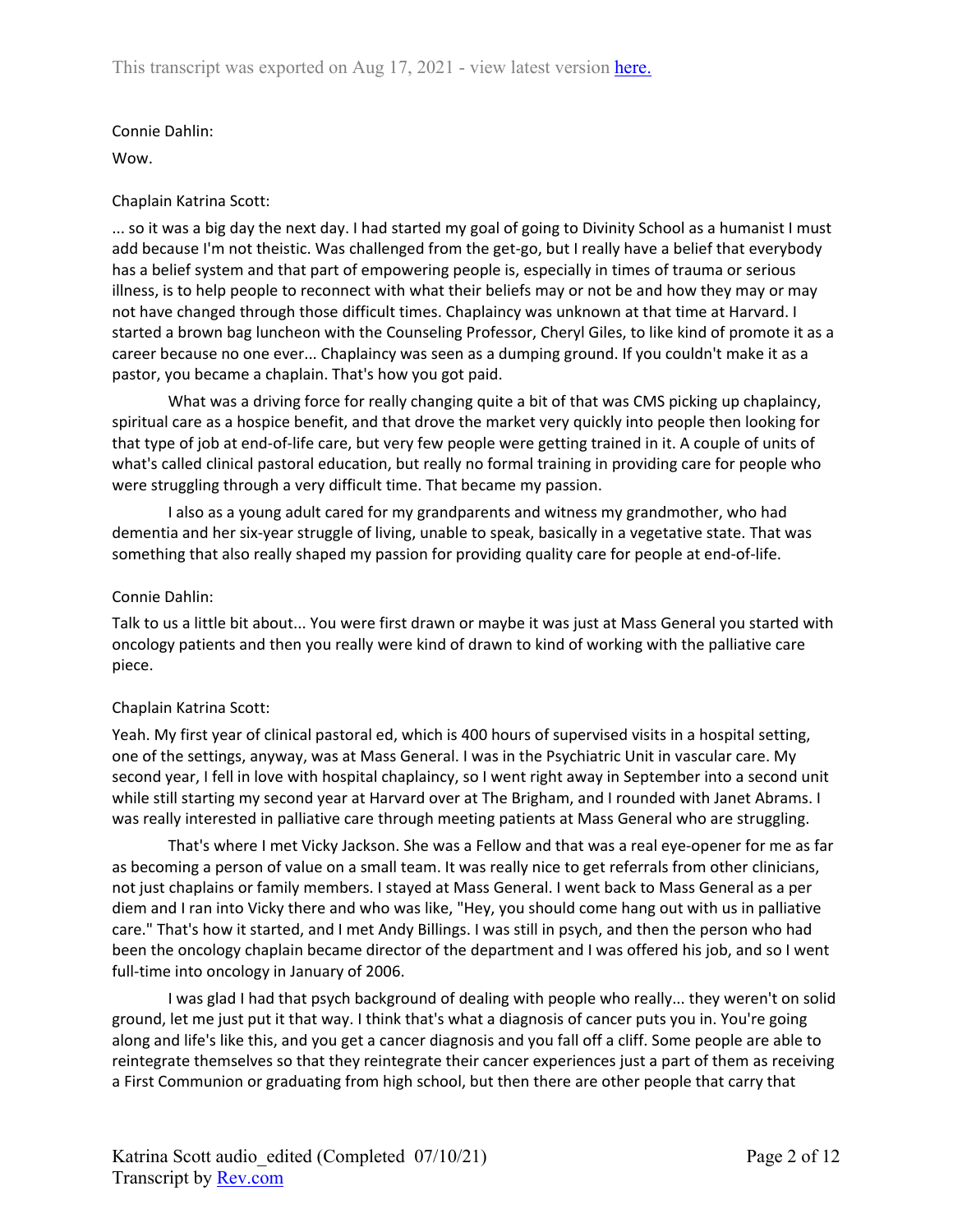burden throughout their lives and it becomes a real focal point that they still... That's a hump they can't get over.

My role I found in oncology was just really like listening to people, companioning, and my mantra that I learned from a professor at Harvard was, "Always ask the question you don't know the answer to." One of my favorite questions was simply... I'm meeting a person for the first time, it would be, "Why do you think you got this illness? Why do you think you got cancer?" It could be, "I live next to a taconite plant," or downstream, or it could be because, "I prayed to," and this was one of my patients, "I prayed to God to take away the illness of my grandchild who was in-utero but diagnosed with an abnormality. My baby came out fine and two weeks later I was diagnosed with leukemia, so it's my burden to carry."

It's just how people make sense of their illness and then if they can learn from their illness. It really is the best thing that could happen I think.

### Connie Dahlin:

Those are pretty amazing examples and I think really important for our students who are listening to this. I think sometimes people feel like, "Oh, if people are steadfast in their religion, they can find this logic for it rather than the spiritual meeting," and that even with the technology that we have in healthcare that there is such a deep spiritual meaning to this.

I know you and shared a number of cases, but I can think of a number of times where we had a cancer patient who would say, "I got cancer because I'm atoning for leaving my wife and I'm a devout Catholic." We had some others that really believed that they got their cancer for some other reason, that they had done something wrong.

### Chaplain Katrina Scott:

"I had an affair." "I had an affair" was a very common one.

### Connie Dahlin:

Right, and so just this interesting... I think what you speak of this humanistic part, whether it's religious or not, what the meaning is, which I think you bring up this really important part and you hinted at it of for many years there was this focus on the physical body, and then we kind of moved to the body and the mind. Then, kind of opening up to the mind, body, and spirit. Do you want to kind of talk a little bit about kind of why it's so important to bring all of that together?

### Chaplain Katrina Scott:

Sure. One of my pet peeves is when a clinician says, "Oh, that person, they don't believe in anything." Whoa, what do you mean? Everybody believes in something? It might be a personable God, it might be a political system. I've met plenty of Marxists that's how they live their lives and that's what they get their meaning from, but a person's spirit is a way that you can balance your internal, what's happening inside, to externally what's happening to you.

If I have a belief in an organized religion that has a belief that suffering is good and that suffering can help me to get a direct access to my understanding of the afterlife, then my goal is not to dis your theology or your belief system, but to help you to hopefully be supported by it in a way that's healing, that isn't damning. Does that make sense? There's a lot of theology out there that people can grab bits and pieces. Can I share a story? Would that be okay?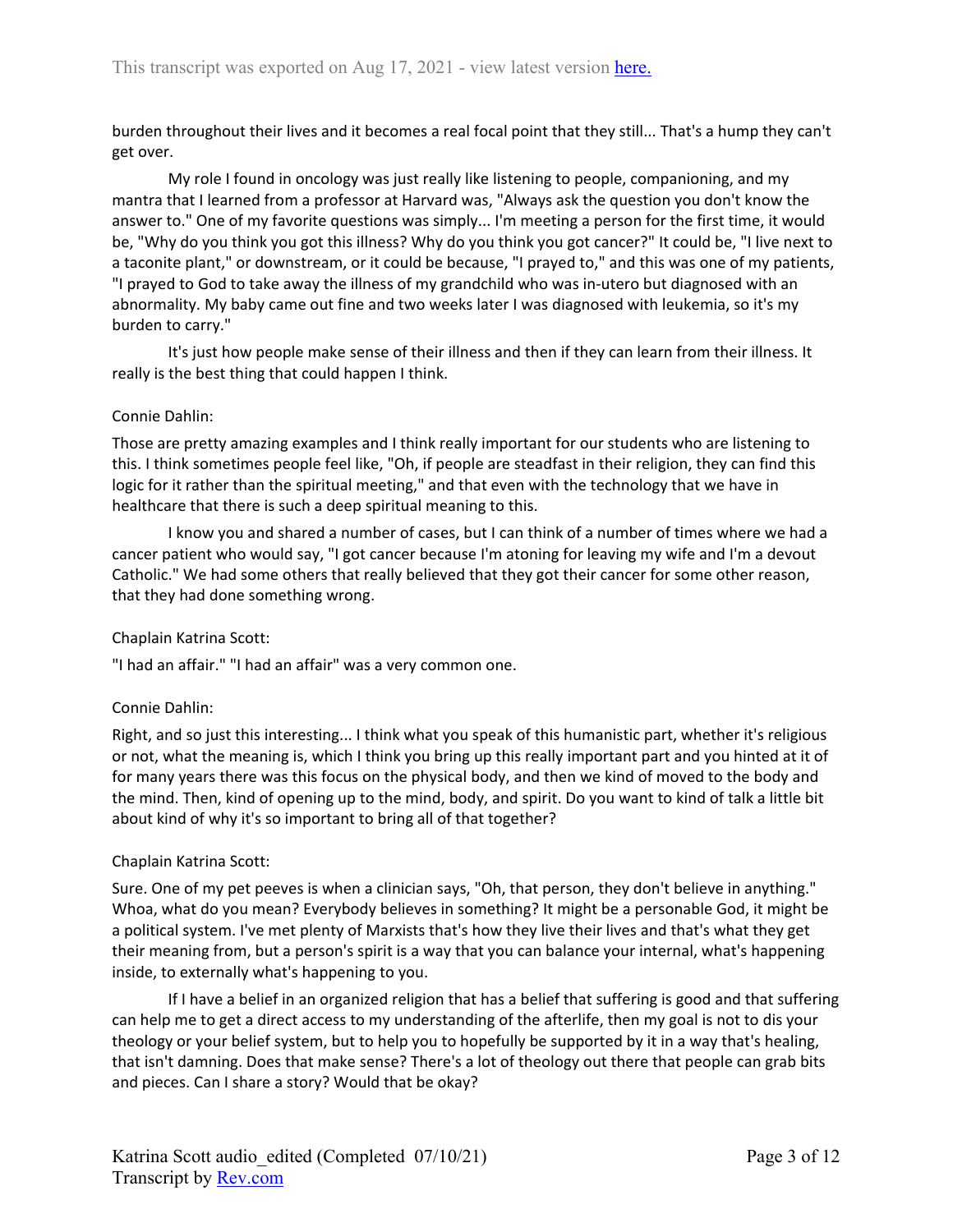Sure.

### Chaplain Katrina Scott:

I worked quite closely... Mass General had a lot of Roman Catholic patients and I was born Roman Catholic and went to a Catholic girls boarding school, so I'd introduced myself as, "I don't have a collar, but I did go to boarding school that had the nuns." People would grab onto a particular part of their religion when basically what it was to keep another person alive, a loved one alive that in all cases on a vent, their feet becoming gangrene. Really, to allow a natural death, but people didn't want that because they were holding onto one tenet of their organized religion that said, "God gave people these machines to help people, so I'm not going to take them off the machine. It would be against God's Will."

Well, that's really not how it works, but people... I remember asking our full-time priest to go in to talk to the family and he came out and he said, "Katrina, they just can't let their Dad go. They're using, they're grabbing, they're holding onto this theology piece as a [inaudible 00:13:25] a wall against admitting that their Dad was dying." That was really interesting to me. I learned a lot from him, that that's what you do. You grab at straws when you're desperate, and also like the miracle question. People don't ask for a miracle if they've got a broken toe. They ask for a miracle if their loved one is nearing death, and so I welcome that.

That's always been my goal in teaching is to get clinicians to welcome the miracle question because, number one, it means that the family knows how difficult the situation is, and number two, you can join them in hoping, possibly even praying for that miracle with them, but also acknowledging, "If that's not to be, what else would you pray for? What else would you hope for?" That gives the person a way of hopefully reframing that "Oh, okay. Well, if God isn't going to allow this, what else would be important to me and my family?"

# Connie Dahlin:

Well, and I think one of the things that sometimes I have done is when people say, "I want the miracle," I've also reminded them that we may have already gotten some miracles," that sometimes we didn't expect people to live that long, that we are having more time right now. Yes, we might have some more miracles, but also some reframing sometimes because you and I both know-

Chaplain Katrina Scott:

Sure.

Connie Dahlin:

... there are times when people have surprised us.

Chaplain Katrina Scott:

Yeah.

Connie Dahlin:

I just think of this presence, and so for our students, why it's so important to have an interprofessional team because you get into some situations that you're going to have to figure out whether clinically, administratively, or not, and sometimes it might be around different pieces of care, but I mean, I can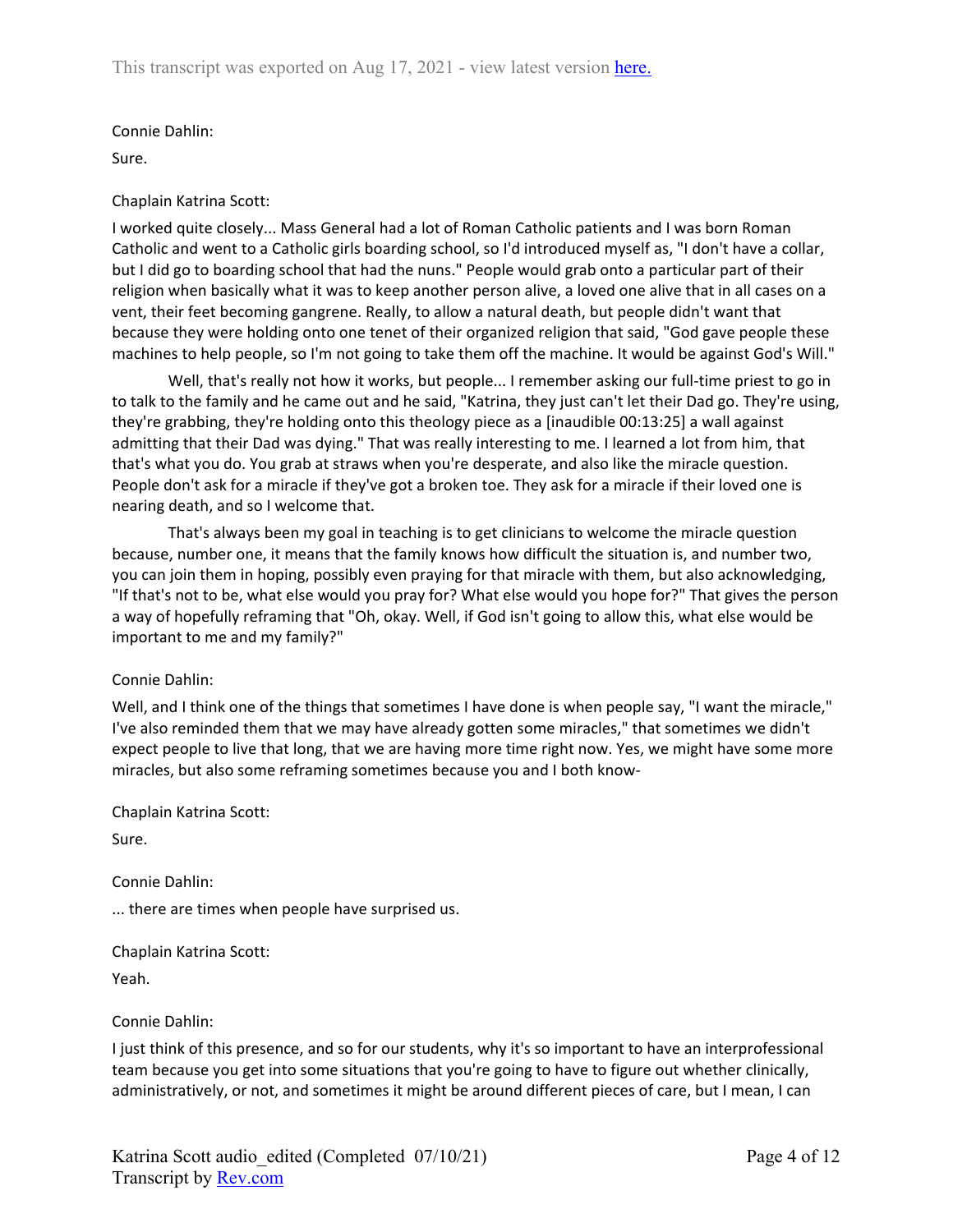remember Katrina and I took care of a young man, Theo, who the family has let us use his name, who was a man with cerebral palsy. Had actually done very well. Had been in a work study program. There was a whole bunch of education about this, and he ended up getting colon cancer.

I think the thing that was very interesting for us is that he was in his 40s and his family had spent their whole life making life possible for him. They'd outfitted a canoe, they'd outfitted a bike, they'd outfitted this. He'd lived in a group home. Here was this person that they put so much into who now had this really significant diagnosis. We did the normal treatment and he got worse and then he ended up having a bowel perforation and had to have some other procedures.

I think the moment to me that was one of the most important in my career was that I ended up taking the family, the mother and the sister, to talk to them about what was going on and acknowledging how hard this must be. You have spent your whole life for this person, and Katrina was able to spend time with the patient alone and it was one of those beautiful moments where not that I moved the Mom and the sister to kind of let go, but of like just understanding that this was a change in role, so I had done that little bit, but Katrina actually got the patient to kind of understand how sick he was and to understand that he was going to make the decision to make it easier for his family. I don't think everybody was sure that was going to happen.

It was just one of those moments where we were like, "Oh my goodness." That could not have happened with a clinical conversation. It really had to happen that you tapped into a spiritual realm in such a poignant way.

### Chaplain Katrina Scott:

Yeah. I also think it's introducing yourself as the spiritual care member of the team who is not there to do medical work. You're still there to do clinical work, but clinical work with the person's spirit. For me, it was he understood my role and I asked him how I could help him and what was most important to him at this time. He just with his... Is it called a lightboard? Typed out, "I don't know where God is. Where's God?" Well, you know, that's the question for the ages, right?

### Connie Dahlin:

Right. Well, and I think, though, that's the part of sitting with that. You said you came from a humanist part, but I would just say in a normal part anybody who feels like they have an answer to that, that would make me suspicious, but that's just me. I think the other part is having the capacity to kind of answer that because I can remember I had worked with many chaplains when I started an urban hospice in Boston. We used to do rounds a lot together, which was lovely.

I had another chaplain when I was out on the West Coast when I was in Oregon and, again, just very well... It's interesting both of them were women. Very well-educated women who could give this holistic part, and then when I came back and started the palliative care [inaudible 00:18:52] at Mass General, the first times that we were asking for chaplaincy, we had a priest who was a very good priest but very uncomfortable with people.

I remember the first time bringing him [crosstalk 00:19:04] into a patient and he was sort of so nervous and he ended up dropping the Bible. I was just like, "Okay, this isn't really helping the patient," because they wanted to see somebody strong. I was thinking, "Well, what would I do [inaudible 00:19:17]? Well, I'm not trained in this."

The most important question for me that caused me the most consternation was I had a patient who was from Tennessee and we're having a really difficult discussion because she had significant disease and she just looked up at me and asked me if I was a Christian. You know, to this day, I can tell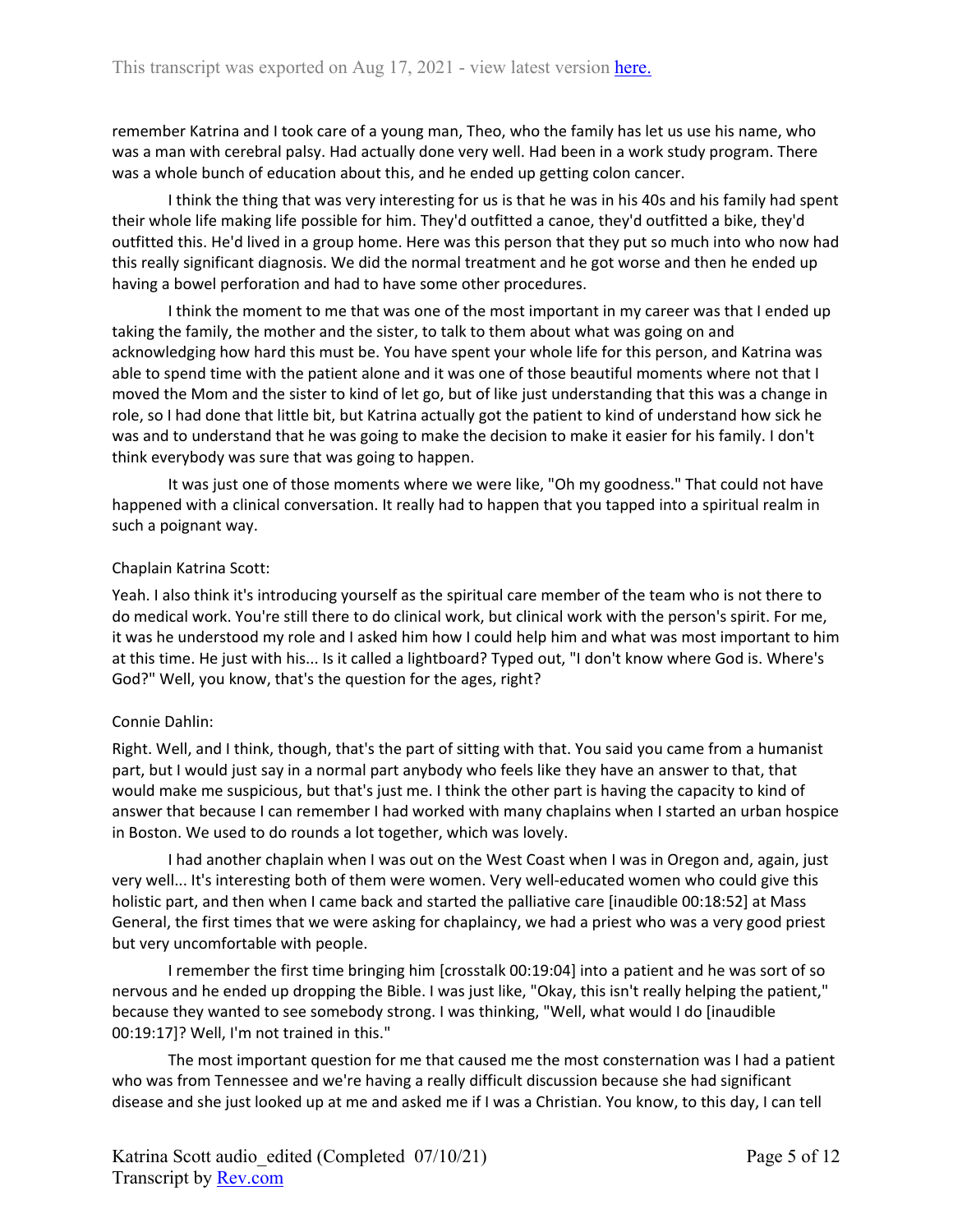you that I saw my life flashing through me because I'm like, "Well, am I a Christian? I don't now, I was mean to my kids the other day." I'm going through this whole confession, if you will, to like answer, "Am I Christian? Am I not?" For me, it seemed like minutes, but probably wasn't that long and she must have been watching my face, which was doing that movie.

She said, "I just want to know if you're comfortable to pray because I need to pray with you right now," and I felt like such an idiot because I'm thinking, "Really?" I hadn't been asked that question enough in a patient situation and that where that line is that we are taught I don't think in chaplaincy of that personal/professional line. Where does that line go? I just sort of would be curious if you kind of have some thoughts about how it is that chaplaincy because you can bring that? Then, the second part of the question is, how do we support you in that when we may not be as comfortable like I showed of a simple question and like going into panic?

### Chaplain Katrina Scott:

I think one of the interesting things for me working at Mass General and rounding with the IDT team was having the Fellows and doing joint visits with the Fellows to model what a joint vision or to just talk about spiritual care might be. I remember... Oh gosh, he went to The Brigham after that. I can't remember his name, but he came out of a meeting with me and he said, "Katrina, you've got the power." "Man, I don't think so," but because they're just too busy kind of doing the logical kind of progression of things. Whereas, I think the interesting thing about spiritual care providers is that we're used to nuances and following the thread.

In prayer, it's one thing... Some people will pray in rote. They'll pray things that they know by heart, and I would always end with something if I knew it like a [inaudible 00:21:59] or Our Father, Hail Mary, or something to say something with the person so they can join me. Most of the time in prayer, it's really lifting up what the patient has said what they're hoping for in a way that they understand that you're lifting up those deepest feelings. It is interesting. People that have only been churched by a conservative group that follows a particular prayer or ritual is always kind of surprised, and doctors as well.

I remember once being with one of the bone marrow transplant docs with a patient and the patient asked if I would pray, and I looked up at him and I said, "Are you comfortable with this?" He said, "Yeah, sure," and I offered a prayer. Then, when I came up and he said, "If I knew what that was going to be like, I'd say yes to everything like that." He'd always like kind of walk out in the room, but I kind of put him on the spot by asking him if it was okay, knowing that he would be okay.

I think there's listening to the patient, hearing their fears, and letting the patient know that you've heard their fears is probably the most important thing that you can do for a therapeutic relationship between a person-to-person heart-to-heart, soul to soul, and it really... I will say this again, you don't ever want to tell a person that believes they're crazy. I had a nurse on one, a patient who was a colon cancer patient from Haiti and her beliefs were basic Santerian, that somebody had caused the evil spirit to get into her system to cause this cancer. The way I was approached to visit the patient was by a nurse who said, "Oh, Katrina, she's crazy."

I went in and I found out that this woman, how she got through the day was by reading Isaiah. She knew the Chapter of Isaiah in the Old Testament chapter and verse and she needed some quiet time, so we came up with a schedule. I went out to tell her nurse that maybe we need to... I'll get her some audio CDs for when she can't read that she can hear these words. I looked at the nurse and I said, "You know, can I ask? What's your belief system? Do you follow religion?" She said, "Oh yeah, I'm Catholic." I said, "Well, you know, you believe," what's the thing where they take the devil away from you? I know you know this, Lynn.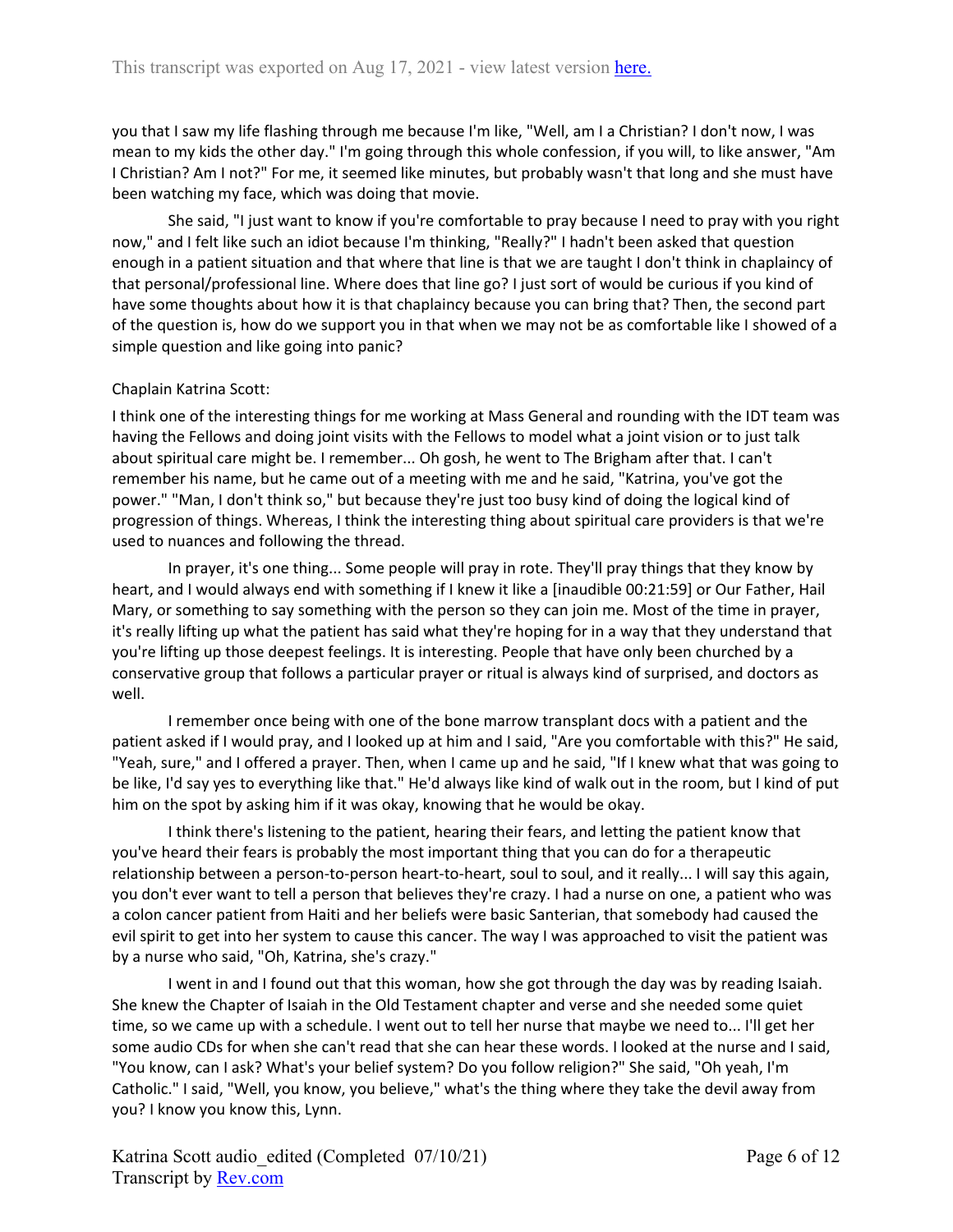Dr. Lynn McPherson:

Exorcism? Exorcism?

Chaplain Katrina Scott:

Exorcism, right. Yeah. I said, "So, you know, this is basically what she believes, that she has evil in her that is not of her own volition." That was an eye-opener for that nurse, and so I did a lot of training also as well. I'll just throw this in. I oriented new nurses, every new oncology nurse. They usually would come in groups of four or five and I would be part of their daily orientation. We also did monthly orientations in a large group with all of the new hires at Mass General. They got an hour of what spiritual care was about.

Dr. Lynn McPherson:

Can I ask a question?

Connie Dahlin: Sure[crosstalk 00:25:11] go ahead. Yep

Dr. Lynn McPherson:

How many palliative care teams don't have the resources to have a full-time chaplain? I hear over and over, "Well, you know, all chaplains are palliative. You can just call them the hospital chaplain." What do you think about that?

# Chaplain Katrina Scott:

I'm with Lynn. I think that if CMS would cover spiritual care as reimbursable as they do in hospice for palliative care, the problem would be solved. In limited resources in hospitals, it's really up to the organization to pick up our tag, and some hospitals, especially a lot of faith-based hospitals see the value in that. In Florida, Seventh-day Adventist groups fully endorse and promote spiritual care as part of their wellness package, and the same at Mount Sinai in New York. They have a very robust program. They call it Spirituality and Health Wellness. I mean, they really tie the two together,

In palliative care, it's a lot different than... You have to be comfortable with dying. You have to be comfortable with your own view of death, and I really do believe that a lot of chaplains who are great chaplains, generalist chaplains who don't have a specialty in palliative care, aren't really comfortable with dealing with that. Connie, I know the priest you were talking about who did that and I knew him. I came to him once and I said, "You know, hey, this patient is really hopeless," and he said, "Oh, I'll go up and I'll give him some hope." I was like-

Connie Dahlin:

No.

# Chaplain Katrina Scott:

... "No," that wasn't what I was asking for. I was just saying, "Hey, this person's a Catholic, but is very upset that he's so sick that they won't do this surgery, so he just wants to go home and drink a bottle of rum and die, blast into a coma."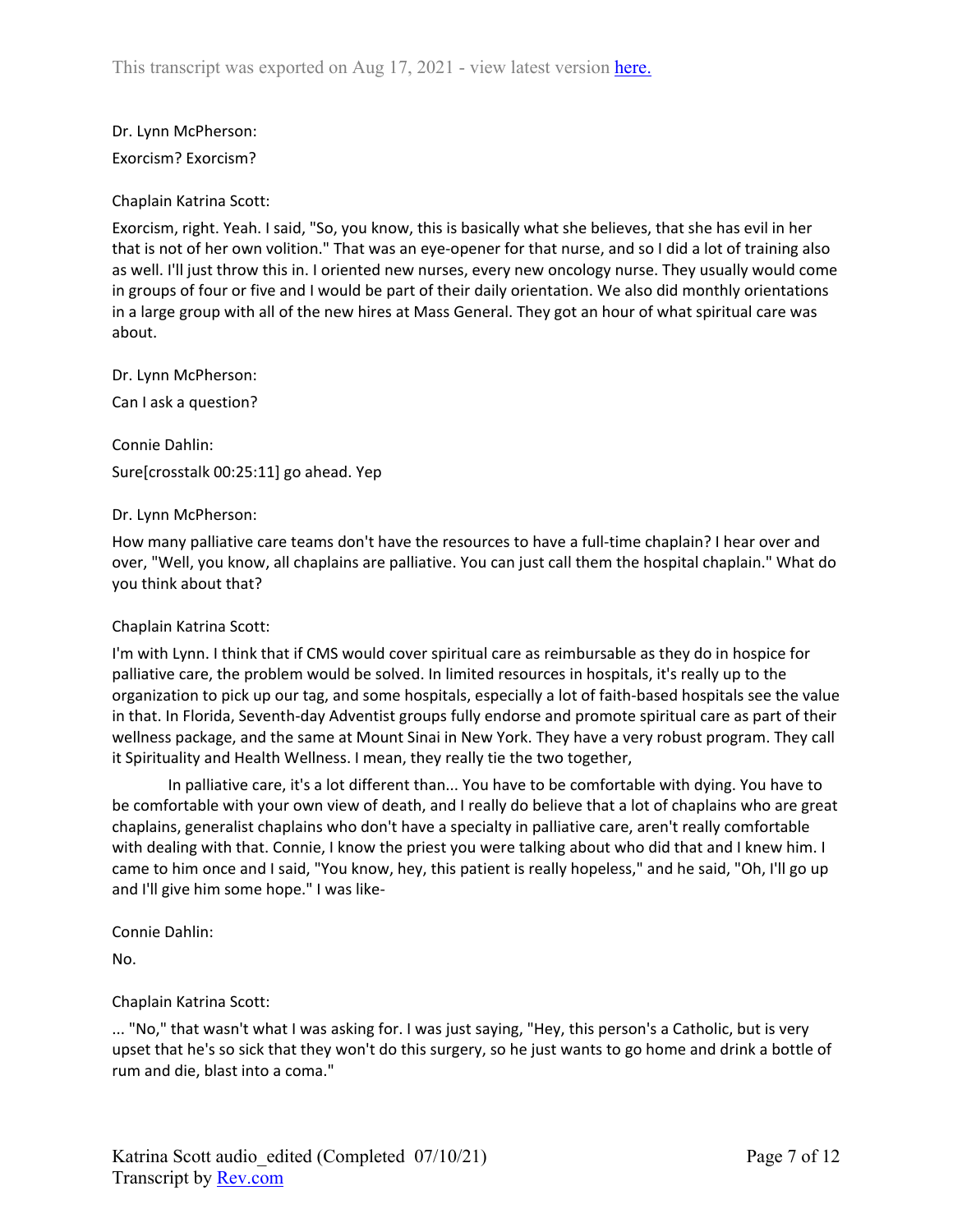He wanted to fix it, and you know what? This is one of my favorite quotes in the world. It's from Parker Palmer, who's a Quaker educator as well as Quaker theologian. "The human soul doesn't need to be fixed. It just wants to be heard." It's as basic as that, so are you comfortable in hearing somebody's deepest fears and not trying to fix them but to align yourself with them as a wounded healer and to be there with that person? You have to be trained in dealing with a lot of countertransference that comes up, especially in dealing with people that remind you of your family members who have died or who have suffered trauma.

It takes a lot of work, so I think having a palliative care certified chaplain, it's a lot of hoops to go through, but it's definitely valuable. We also... I would say a quarter of my time at Mass General was also spent in supporting staff. That's a big part of our job and I think the more trained you are the more comfortable you are in supporting people that have a lot of [inaudible 00:28:31] distress, especially people where their hospital grants patients a lot of autonomy. They'll go through with... Even though the community hospital has said, "No mas, we can't do anything else," these patients are on their eighth clinical trial and dying within a week of chemotherapy in their veins. It's aligning people, but also keeping a sense of self, and that takes some practice.

### Connie Dahlin:

Katrina, you brought up a really important point. Taking care of patients is important and I think you were talking about taking care of the team. I think one of the things that I always worry about is at the same point we want to take care of our social workers and chaplains and not have them have to be the total caregivers of the team because they need support being a member of the team. What are your thoughts sort of a little bit on that balance? I know you did support people with difficult cases and supported the team, so how do you kind of be part of the team and then also be supporting that team?

# Chaplain Katrina Scott:

Very similar to a valiant group. Chaplains should receive supervision. That's number one. If not monthly, well, it has to be monthly, it would be ideally, excuse me, every two weeks, especially with the director of your department and trusted colleagues. Also, education, 50 hours of palliative care education a year is mandatory to keep up your credentials. For regular board certified chaplains it's still 50 hours, but it's not specific to palliative care.

I don't know. I think it really is knowing where your own supports are. I do a lot of meditation, my own meditational practice plus walking my dog, having a relationship with my spouse, my husband Fred. That really supports me, but it's also getting your head around the fact that everybody dies. I'm there to serve people during that process of dying in a way that hopefully will be [inaudible 00:30:55] important with what that person wants. Whether it's chemotherapy like my brother-in-law within a week of dying, or choosing to not have any more treatment and to live your end-of-life, I don't know, scuba diving or something, something crazy. It just... It's supporting people and also knowing that selfcompassion is part of the package and self-compassion breeds compassion.

I like John Halifax, who's a Buddhist priest. He has a great analogy. It's not clinician burnout, it's empathy hyperarousal. You know, when you emphasize so much with someone that you become their suffering and that is another thing that palliative care clinicians need to identify is that you can be with suffering and not become that suffering. It takes a different modality for each person on the team, but we [crosstalk 00:31:59] help each other.

Connie Dahlin: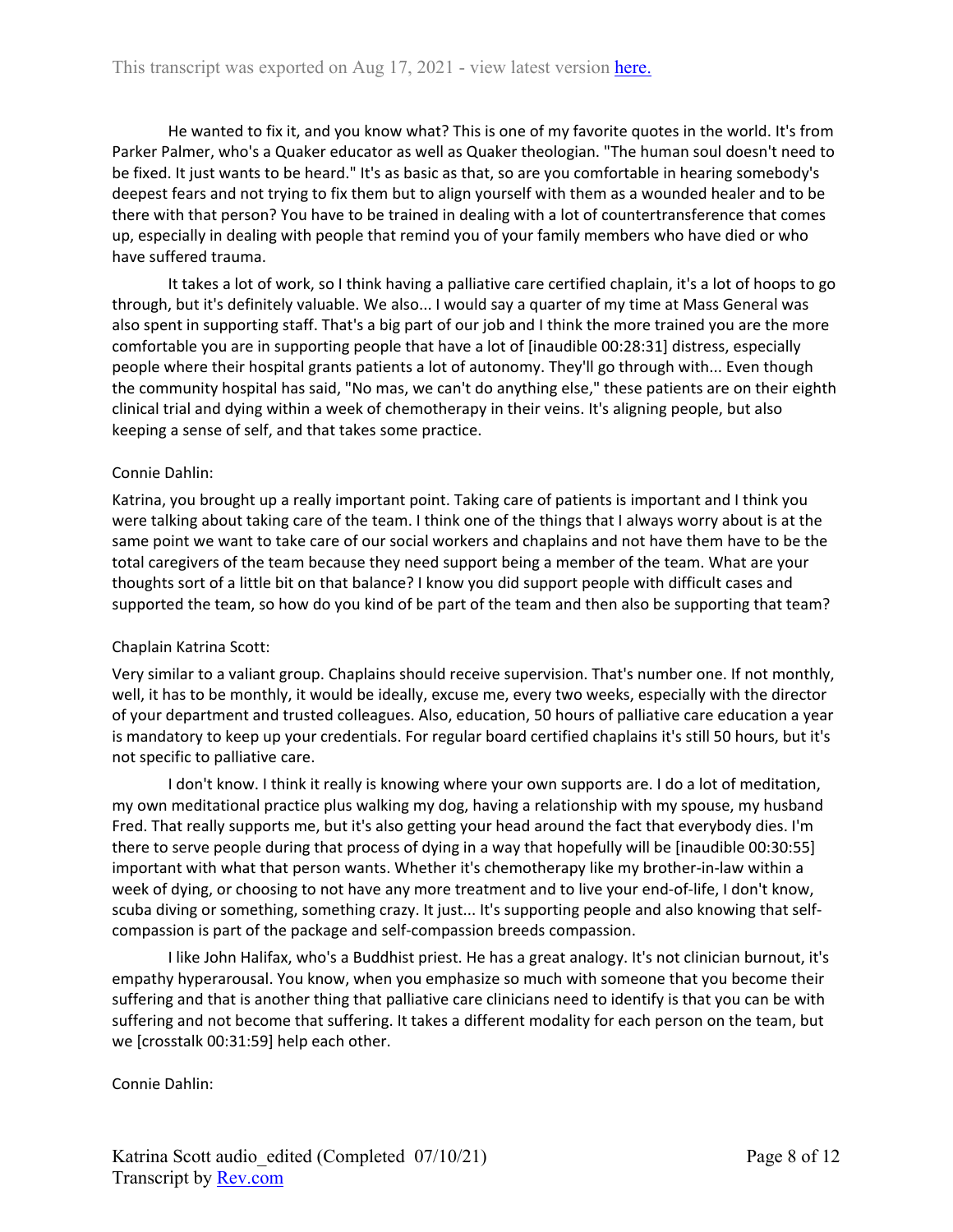Right, but I think you bring up a couple of things, and I think it's remembering in palliative care, we get involved, but we're not the only team that gets involved with this. We don't have the ownership. We just sometimes are more willing to explore a little deeper. I think the other part is exactly what you just said. We're not the family, we're not that part, and so we can care, but when the patient has to start taking care of us, that's a problem-

Chaplain Katrina Scott:

Oh, brother.

#### Connie Dahlin:

... and we've seen that a couple of times. I wonder, how are we going to get more interest? I hear you say the payment piece, but how do we get more interest in getting more palliative certified chaplains? Or even if they don't get certified, that they are sort of designating their practice of palliative care? What do we need to do with that within chaplaincy? That just feels that there's a shortage, obviously, and that we're going to need them as we go into this crisis of an aging population.

#### Chaplain Katrina Scott:

There's... You know, I Googled yesterday "palliative care chaplains," and there were so many entries and questions. "How do I become a palliative care chaplain? What is a palliative care chaplain?" I think the more people experience an older family member dying in hospice and needing a chaplain, hopefully they had a good experience with that chaplain who will then help them to understand that spiritual care is part of the package. It's Dame Cicely Saunders' model of total pain, and spiritual pain, I mean, there's a big study of over a thousand physicians addressing spiritual suffering as being adds to physical somatic pain. What was the outcome of the study? Yeah, physicians acknowledge it, but nobody had an idea of how to help. I'm like crying out, "Get someone who's used to dealing with spiritual suffering on your team."

I think the different professional associations, I'm involved in the board certification for palliative care, and we do outreach programs. We have special interest groups. We have a lot of reach out to chaplains, but I don't know why. I think people are still afraid. I think they like to have the backing of their congregation of their church, and I think a lot of people aren't willing to put in the water. They're afraid of drowning.

I have to be honest with you, and so I think the normalization of the dying process, the conversation project, for example, or the card games that are out, or even the movement for Death With Dignity Act are things that are on people's minds, especially in the aging Bay Boomer population, which I hate to say, but we're all probably part of that in this recording.

I think NPC and The National Catholic Association, who are the two bodies that actually have Palliative Care Specialty Certification are really pushing that. The other groups, there's the Healthcare Chaplaincy, which also does board certification and palliative care, and that's not a review. You don't have to write anything. It's just a question and answer, almost like an exam to gauge your knowledge of palliative care, but it's really integration on the team.

I have to go back to the bottom line is, you get what you pay for, and if you're not going to pay for it, you're not going to get it. There is movement. We did a big study with NARCS for CMS for the questions about spiritual care as part of the questionnaire is in palliative care and the push to get CMS to cover the cost of palliative as reimbursable and we try. It's in a couple bills in Congress now, so...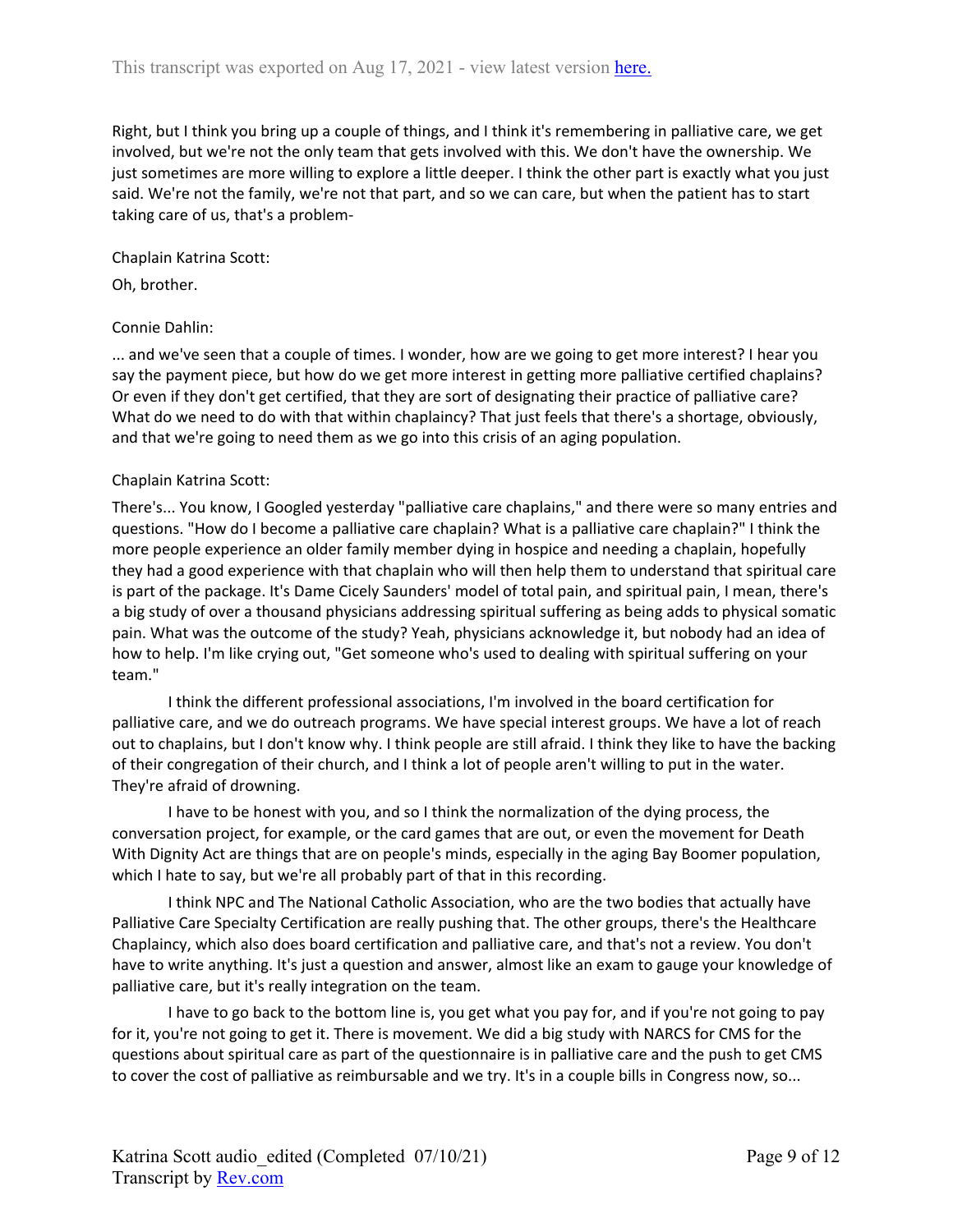Well, you make me also think about one more thing that's really important is that as we think about palliative care, it's really important that we're using our chaplains as we think about faith-based palliative care and moving into so not just people coming to us, but us reaching out to the communities. That feels like it's a better link when it comes from the spiritual care provider. It may come from chaplain to their spiritual care provider into the congregation, then another way. Do you want to speak a little bit about that?

### Chaplain Katrina Scott:

Yes, we do a huge outreach program, and I also want to add that The Conversation Project has their own Unitarian pastor, Rosemary Hudson, who does... I mean, Rosemary... I can't remember her last name, who actually does that That's her whole role in The Conversation Project is to reach out to other congregation and clergy members to give them the tools to talk to the congregation. There was also a large study done by Michael Balboni and the group at The Farber along with his wife Tracy, who's a palliative care researcher as well as radiologist. That clergy... When clergy are involved in patient care, those patients offer three times more life support at end-of-life than hospice.

Why? Clergy don't have the tools to feel comfortable in doing an advanced care planning discussion. They'd rather default that to it's part of God's plan and life at any cost, especially with the decline of people going into Ordination Track as more and more people become unaffiliated. I talk about the rise of the nuns, people that are not looking to join a congregation or an organized religion. 20% of all Americans, it's greater for those under the age of 30, but 20% of all adult Americans are no longer affiliated. The other group that's that high of the makeup is Evangelical Christians, so it's very interesting. We've got Evangelicals and the people who consider themselves spiritual, not religious.

That's part of my dilemma about palliative care chaplains. Who's going to care for that demographic when they're hospitalized if they don't have a clergy person who's been trained? It's going to end up being the team that's going to have to spiritually support that patient, and a lot of people just aren't prepared for that, but I think it's we're going to see it more and more, which is another push for palliative care education of spiritual care providers, for sure.

# Connie Dahlin:

Wow, and yeah, I remember us having a conversation about this changing demographic and this unsure because, then, what do you do? I was kind of going to the sense of my vision of palliative care is that we started in the community and we really only go to the hospital if necessary, so if we're moving that back, then the community is part of it. Then, the spiritual-religious piece becomes important because the people don't designate, how do you support? It's just a very interesting process.

### Chaplain Katrina Scott:

Yes, and it's all twisted up because clergy who have been trained and who have done CPE, most groups except for the Catholic Church mandate one year of clinical pastoral education for ordination across the board. Rabbis, Christian ministers, they all have to have that one unit, but it's a general unit. They don't have the dying conversation because half of the half of people that have palliative care teams want someone on their team who can actually understand what's going on and not that they have to teach-

Connie Dahlin:

Right.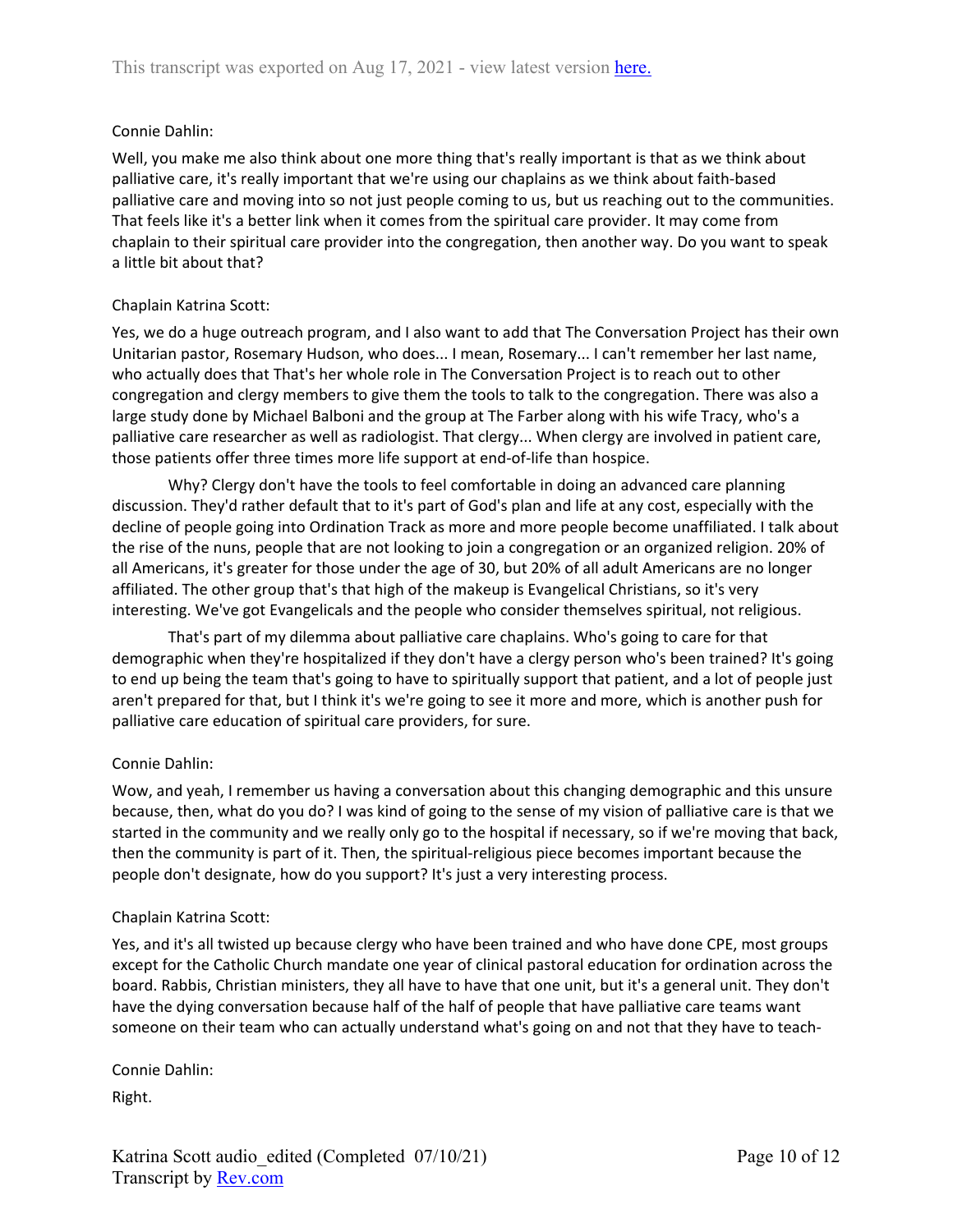### Chaplain Katrina Scott:

... so it's kind of a double-blind. You want clergy involved, but you want clergy who are knowledgeable, so then the palliative care chaplain from the hospital has to go out and teach the congregation and the pastor and hopefully give them a few tools as how to discuss things, but yeah.

### Connie Dahlin:

That's [crosstalk 00:40:56] yeah. Interesting [crosstalk 00:40:57]-

### Chaplain Katrina Scott:

A good piece. That's why they need this program.

### Connie Dahlin:

Well, I mean, I think that what we're draining say, so for the students who are watching this, this is an interesting part that we do need an interprofessional team. We need all of us, and that particularly when you have some of us that... I hear it still. It's like, "Oh, they have a spiritual issue? I'll call the chaplain." Well, that's if you have one, and if it's not, then you have to have some competency to be able to be in the room and figure out how to learn that. I think the other part of knowing that you might make some mistakes, but you're trying to figure out how to have that to be still and to be quiet and, like you said, asking a difficult question and knowing that there might not be answers, but some people just talking it through.

This has been really interesting, Katrina, because I think this whole clinical realm and kind of thinking some of the issues of chaplaincy and pastoral cares that we're going to need more people and there's going to have to be more of a strategy to pull people in. Otherwise, I think the other part I would say is people talk about doing palliative care, but if you don't have access to, and I don't necessarily mean hire, but I mean access to all of the disciplines, then you're doing probably more primary palliative care. We're going to have to kind of recognize that and teams will have to kind of understand that if they aren't dealing with the spiritual and the social and that they are not dealing with the total pain and missing some of that.

It's been really great. Lynn, do you have any last minute questions or thoughts that you want to jump in with?

### Dr. Lynn McPherson:

No, I think it was a great overview. Thank you, Katrina.

### Chaplain Katrina Scott:

Oh, you're welcome. I do just want to say my years at Mass General as well as a lot of my colleagues, they would round with an IDT. They would be there when you needed them, but they also served other units. I was in oncology, so I'd have relationships with patients for years and then see them at end-oflife, but having a dedicated palliative care chaplain for your team is as important as having a nurse practitioner or a doctor.

It truly is because you want someone to focus with your team, with that patient, and not getting phone calls and referrals from other clinicians off of other units. It's you're binding someone's hands, so think the binding of Isaac, but you're binding someone's hands and providing really great clinical spiritual care.